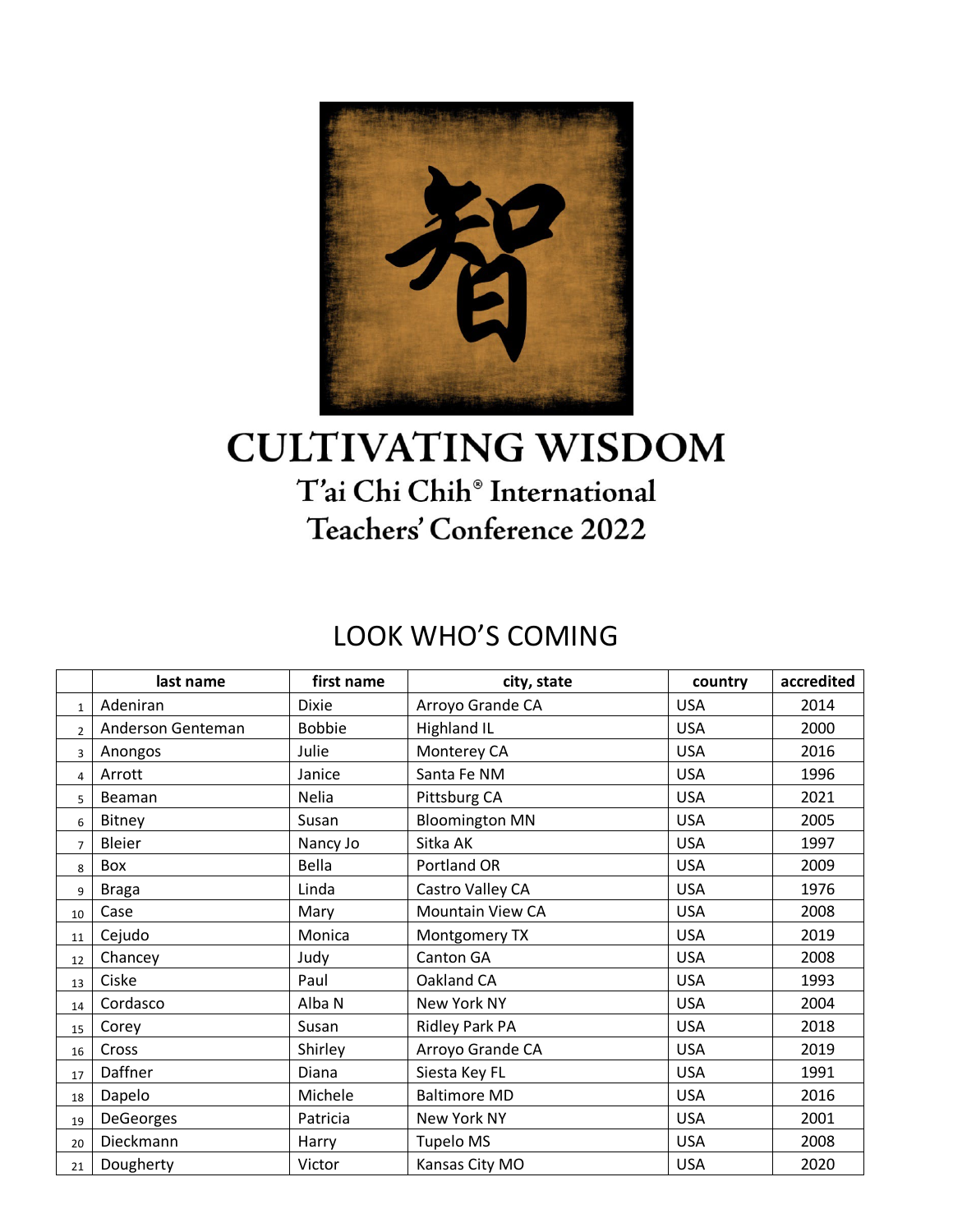| Jim<br>Eagle<br>Santa Fe NM<br>22                                 | <b>USA</b><br>2007     |
|-------------------------------------------------------------------|------------------------|
| <b>USA</b><br>Erickson<br>Margery<br>Hanover PA<br>23             | 1997                   |
| Fedewa<br>Catherine Sr<br><b>USA</b><br>Mt. Prospect IL<br>24     | 1999                   |
| Eliza<br><b>Idledale CO</b><br><b>USA</b><br>Fulton<br>25         | 2016                   |
| <b>USA</b><br>Geer<br>Steve<br>Santa Ana CA<br>26                 | 2021                   |
| Gibson<br>Nina<br><b>Berkeley CA</b><br><b>USA</b><br>27          | 2010                   |
| <b>USA</b><br>Grassel<br>Kathy<br>Albuquerque NM<br>28            | 1994                   |
| Guilott<br>Lake Charles LA<br><b>USA</b><br>Caroline<br>29        | 1999                   |
| <b>USA</b><br>Hanson-Florin<br>Ev<br>St Paul MN<br>30             | 2007                   |
| <b>USA</b><br>Haraldson<br>Paula<br>Minneapolis MN<br>31          | 2021                   |
| <b>USA</b><br>Hebert<br>Pelican Rapids MN<br>Nancy<br>32          | 2019                   |
| Howell<br>Georgetown DE<br><b>USA</b><br>Joanne<br>33             | 2021                   |
| <b>USA</b><br>Hubbell<br>Judy<br>San Francisco CA<br>34           | 2008                   |
| Chicago IL<br><b>USA</b><br>Isenberg<br>Daryl<br>35               | 1987                   |
| <b>USA</b><br>Jacobi<br>Laurie<br>Minneapolis MN<br>36            | 2001                   |
| Linda<br><b>Bennettsville SC</b><br><b>USA</b><br>Jones<br>37     | 2014                   |
| Kaelin<br>Medford MY<br><b>USA</b><br>Karen<br>38                 | 2010                   |
| Kaib<br><b>USA</b><br>Fran<br>Norwood PA<br>39                    | 2014                   |
| Norwood PA<br>Kaib<br>Jim<br><b>USA</b><br>40                     | 2008                   |
| <b>USA</b><br>Kempadoo<br><b>Spring Valley NY</b><br>Oreann<br>41 | 2015                   |
| Carmichael CA<br><b>USA</b><br>Susan<br>Kenney<br>42              | 2002                   |
| <b>USA</b><br>Kerosky<br>Maria<br>Alameda CA<br>43                | 2010                   |
| Kimmell<br><b>USA</b><br>Evy<br>Albuquerque NM<br>44              | 2009                   |
| Kistler-Robinson<br>Judy<br>Albuquerque NM<br><b>USA</b><br>45    | 2017                   |
| Colleen<br>Sierra Vista AZ<br><b>USA</b><br>Knight<br>46          | 2020                   |
| Kristoff<br><b>USA</b><br><b>Barbara</b><br>Corte Madera CA<br>47 | 2007                   |
| Sondra<br>Albuquerque NM<br><b>USA</b><br>Lawson<br>48            | 2020                   |
| Rockville MD<br><b>USA</b><br>Lee<br>Jungmin<br>49                | 2017                   |
| Leffler<br>April<br><b>USA</b><br>Prospect Park PA<br>50          | 2000                   |
| Prairie Village KS<br><b>USA</b><br>Lepine<br>Lorraine<br>51      | 1999                   |
| <b>USA</b><br>Lewis<br><b>Claymont DE</b><br>Jessica<br>52        | 2015                   |
| Deerfield WI<br><b>USA</b><br>Maple<br>Lorel<br>53                | 2017                   |
| <b>USA</b><br>Maple<br>Deerfield WI<br>James<br>54                | 2017                   |
| Marcketta<br>Lorraine<br>Lakewood NJ<br><b>USA</b><br>55          | 2017                   |
| Sandra<br><b>USA</b><br>McAlister<br>Hayward CA<br>56             |                        |
|                                                                   | Great                  |
| <b>Culworth Northamptonshire</b><br>McDonald<br>Laurin<br>57      | <b>Britain</b><br>2018 |
| West Barnstable MA<br><b>USA</b><br>McLister<br>Deborah<br>58     | 2019                   |
| Mitchell<br>Syracuse NY<br><b>USA</b><br>Neena<br>59              | 1997                   |
| Lenexa KS<br><b>USA</b><br>Ginny<br>Morgan<br>60                  | 2002<br>Great          |
| Nell<br>Lesley<br><b>Banbury Oxfordshire</b><br>61                | 2018<br><b>Britain</b> |
| St. Paul MN<br>Nelson<br>Nan<br><b>USA</b><br>62                  | 2014                   |
| Minnetonka MN<br><b>USA</b><br>Nelson<br>Cindy<br>63              | 2021                   |
| Gail<br>Wrightwood CA<br><b>USA</b><br>Nieto<br>64                | 2019                   |
| Hillsborough NJ<br><b>USA</b><br>Janet<br>Oussaty<br>65           | 1999                   |
| Loveland CO<br>Paulson<br>Rebecca<br><b>USA</b><br>66             | 2016                   |
| <b>USA</b><br>Carol<br>San Antonio TX<br>Payne<br>67              | 2009                   |
| Anna<br>Clay NY<br><b>USA</b><br>Pia<br>69                        | 2007                   |